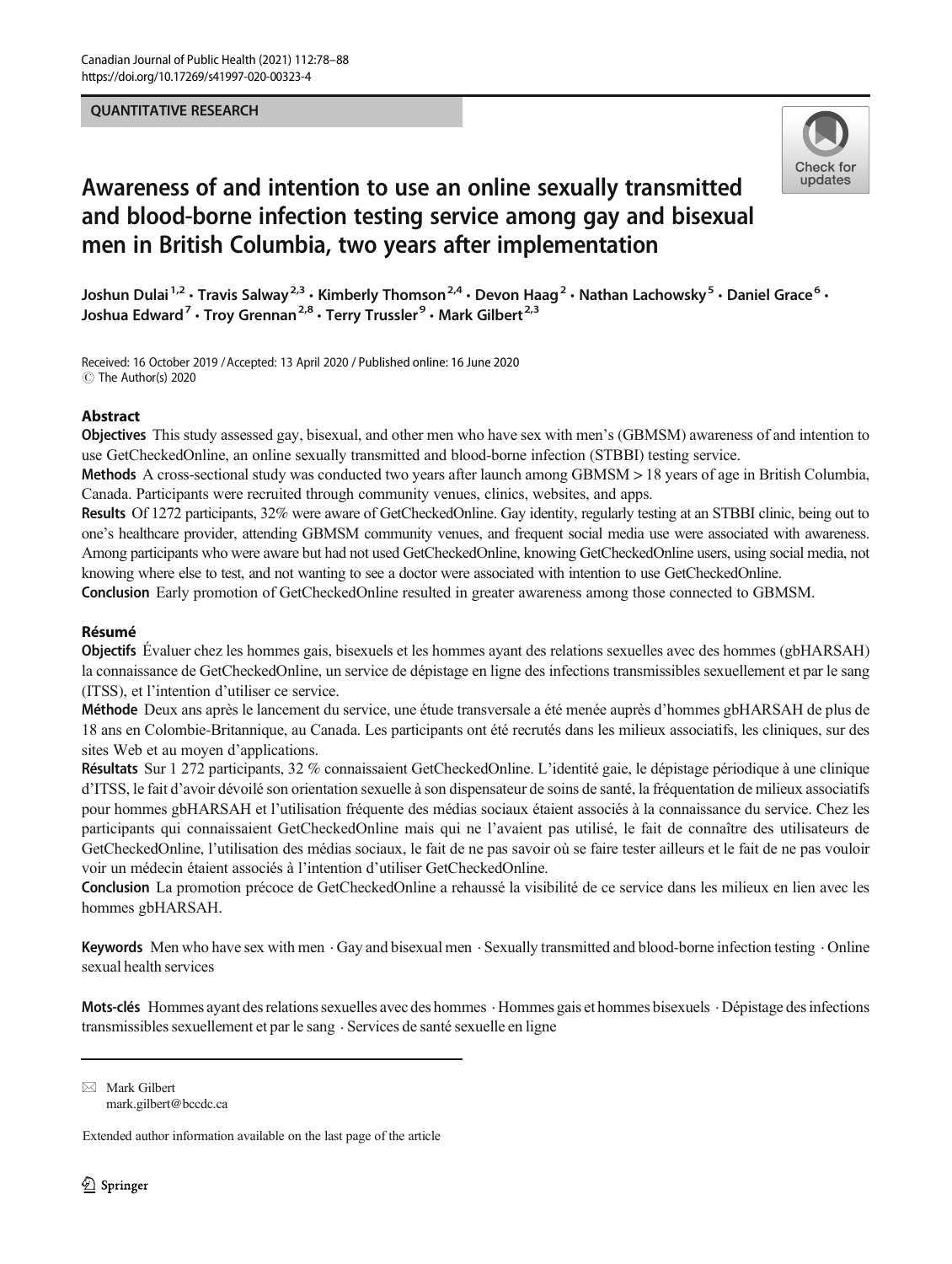### Introduction

Gay, bisexual, and other men who have sex with men (GBMSM) are disproportionately affected by sexually transmitted and blood-borne infections (STBBI; British Columbia Centre for Disease Control [2018a](#page-9-0), [b\)](#page-9-0) and face distinct barriers to STBBI testing (Gilbert et al. [2013](#page-9-0); Hottes et al. [2012](#page-9-0)). Decreasing barriers to testing may reduce the impact and onward transmission of STBBIs in this population by providing prompt diagnosis and treatment (i.e., secondary prevention). Online services allow individuals to receive STBBI tests without having to visit a clinic and thus are one promising method for reducing barriers and increasing testing among GBMSM. Online STBBI testing services vary in process, although typically clients answer screening questions over the Internet instead of in person with a doctor or nurse. They then either order a self-testing kit online and return their specimens in the mail, or download a laboratory requisition and provide specimens on-site in a non-clinic-based setting. Clients receive their results online (Gibbs et al. [2018;](#page-9-0) Greenland et al. [2011;](#page-9-0) Koekenbier et al. [2008;](#page-10-0) Loos et al. [2016](#page-10-0); Lorimer and McDaid [2013](#page-10-0); Platteau et al. [2015](#page-10-0)), over the phone (Chai et al. [2010;](#page-9-0) Gaydos et al. [2006\)](#page-9-0), or through text message (Woodhall et al. [2012](#page-10-0)).

In this context, the British Columbia Centre for Disease Control (BCCDC) launched GetCheckedOnline (GCO) in September 2014 as an alternative to in-person testing options already in place in the province. The development of GCO has been described in detail elsewhere (Gilbert et al. [2016\)](#page-9-0). In brief, GCO clients first create an online account using a promotional code. To request online STBBI tests, clients answer a series of sexual history questions to determine the appropriate tests to recommend. Based on these recommendations, clients then confirm the tests they want and print a lab requisition. They then go to a participating laboratory location to collect and submit samples for HIV, syphilis, gonorrhea, chlamydia, and/or hepatitis C testing; clients receive their results within 1 to 2 weeks. If any results are positive, or if there are issues with the sample (e.g., sample container damaged), results are not available online, and a nurse contacts the client directly to arrange treatment or retesting. Test results that are negative for STBBIs are provided online. GCO was initially promoted to GBMSM in the Greater Vancouver area in Canada through a promotion campaign from April to August 2015 with promotion on gay websites and apps and in community venues accessed by GBMSM (Gilbert et al. [2019\)](#page-9-0).

Our team previously surveyed an online sample of Canadian GBMSM in 2011/2012 and found that 72% intended to use a hypothetical Internet-based testing service, if available (Gilbert et al. [2013\)](#page-9-0). While measures of intention for health behaviour are useful in preliminary stages of intervention planning, intention is an imperfect proxy for behaviour (Todd et al. [2016\)](#page-10-0); thus, follow-up studies are needed to

determine uptake. More specifically, it is important from an implementation perspective to understand how awareness of the intervention has diffused through a population (in this case, GBMSM in British Columbia (BC)) and what additional factors should be emphasized in future promotion of the service (e.g., among those aware of but unengaged with the service). Moreover, fundamental causes theory predicts that socially disadvantaged groups stand to miss opportunities to use new interventions, owing to lower access to social or material resources, including those related to healthcare interventions (Phelan et al. [2010](#page-10-0)). In this context, it is additionally important to measure social differences in awareness of and intention to use new interventions, such as online STBBI testing.

Therefore, the primary objectives of this study were to assess awareness of GCO two years after implementation and intention to use GCO among those aware of the service, and to assess whether GCO was addressing or had the potential to address health inequities that exist within subgroups of GBMSM in relation to uptake of online STBBI testing. Our overarching goal was to use this evidence to inform future promotion of GCO and related online STBBI interventions.

# Methods and materials

### Eligibility criteria and recruitment

This report is based on a cross-sectional survey of selfidentified GBMSM, 18 years of age or older and living in BC. Data collection began on July 29, 2016, and ended December 18, 2016 ( $\sim$  5 months), which was 23–28 months after GCO launched. No personally identifiable information was collected, and participation was voluntary. For this study, venue-based (non-probability) sampling was used to recruit GBMSM. However, to try to obtain as diverse a sample of this community as possible, a multi-pronged sampling strategy was devised to recruit GBMSM through three venue categories: GBMSM community venues, STBBI clinics targeting GBMSM, and GBMSM online/mobile sites/apps. Paperbased surveys were distributed at pride events, festivals, and GBMSM bars (hereafter, "community venues") in the Greater Vancouver region during the early weeks of data collection. Paper survey data were also collected at local STBBI clinics operated by the Health Initiative for Men (HIM), a community organization that was created to address the health needs of GBMSM living in Metro Vancouver (hereafter, "HIM clinics"). HIM operates five sexual health centres where GBMSM can make appointments or walk in to get STBBI testing, access HIV non-occupational post-exposure prophylaxis (PEP), and receive treatment for STBBIs. Surveys were administered at all five Metro Vancouver locations.

Finally, an online version of the survey was distributed through six different online and mobile app channels: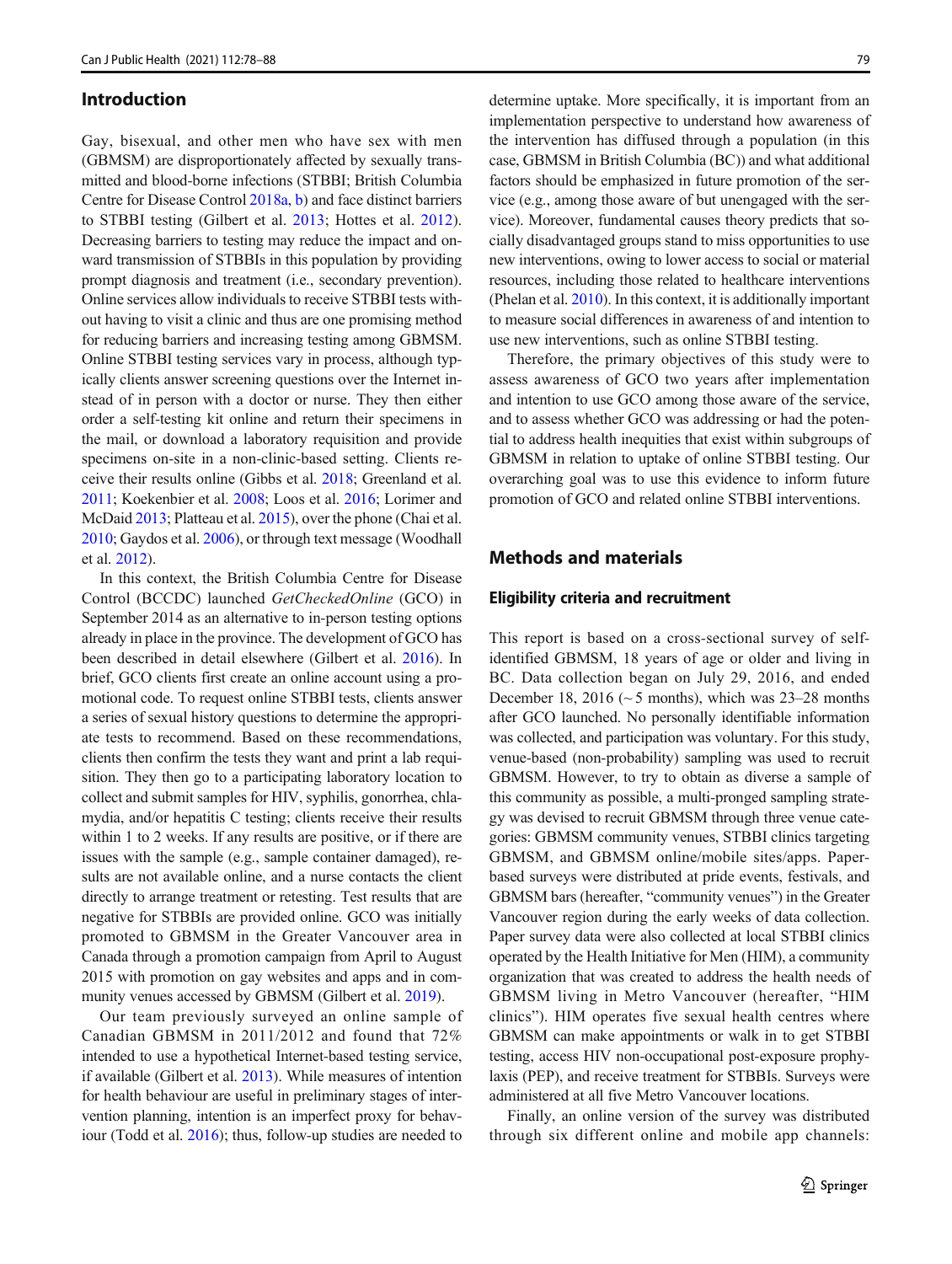Craigslist; Scruff; Squirt; Hornet; boosts on the HIM Facebook page; as well as social media platforms, websites, and e-mail lists of community organizations located within the province that cater to GBMSM (hereafter, grouped as "online" venues). The online survey was created using the program FluidSurveys.

#### Survey development

The survey instrument was developed by the study team at the BCCDC with input from other researchers and community partners. The survey was pilot tested with a small group of volunteers and revised before being used to collect data from participants. Questions were adapted from past or current surveys of GBMSM or about GCO, with new questions created for our specific purpose. The Diffusions of Innovations (DOI) theoretical framework was used in designing the survey and its questions (Rogers [2005\)](#page-10-0). This theory seeks to explain how novel ideas or interventions spread along various modes of communication over time within a population. Berwick suggests that there are three important factors that determine how quickly an innovation is spread: (a) perception of the innovation, (b) characteristics of the people who adopt the innovation or fail to do so, and (c) contextual factors (Berwick [2003\)](#page-9-0). Accordingly, the survey included the following three outcomes: awareness, use, and intention to use GCO. In addition, we measured the following domains corresponding to DOI predictor variables: perceived benefits and drawbacks of GCO (DOI category: perception of the innovation); usual STBBI testing location and satisfaction with said location, specific barriers to STBBI testing, and knowledge of GCO users (DOI category: contextual factors); and STBBI testing history; sexual orientation disclosure to healthcare providers; number of sexual partners within the last year; technology use; attendance at specific GBMSM community venues in the past year; and demographic information (DOI category: characteristics of the adopters).

### Outcomes of interest

Survey items were selected to measure awareness of and intention to use GCO among GBMSM living in BC. Awareness was assessed by providing a brief description of GCO and asking the question: "Before today did you know about GetCheckedOnline?" Intention to use GCO was assessed with the question: "How unlikely or likely is it that you will get tested through GetCheckedOnline in the future?" Five response options were offered: "Very likely", "Likely", "Neither likely nor unlikely", "Unlikely", and "Very unlikely". For both univariate and multivariable analyses, this item was recoded as the binary variable "intention to use GCO" with those who reported being "Very Likely" or "Likely" categorized as those who "intend to use" GCO and all other responses were recoded as those who "do not intend to use" GCO.

### Analysis plan

To identify potential explanatory variables associated with awareness of and intention to use GCO among those aware of the service, a conceptual causal diagram was created, informed by DOI theory (see Fig. [1](#page-3-0); Berwick [2003;](#page-9-0) Rogers [2005\)](#page-10-0). A continuous score representing mobile app and website use termed "social media app score" was created by counting the number of apps and websites used by the participant. Two sets of binary logistic regression analyses were conducted. First, we evaluated associations between explanatory variables and awareness of GCO in the full sample. Second, we evaluated associations between explanatory variables and intention to use GCO, restricted to those who were aware of GCO but had not yet used it. These analyses were applied in the interest of targeting future GCO promotion including strategies for reaching GBMSM unaware of GCO, and identifying messages that may increase intention to use among GBMSM who have heard about GCO but have not yet used the service. Univariate odds ratios (uOR) and adjusted odds ratios (aOR) were estimated, and 95% confidence intervals excluding 1 were considered statistically significant. All hypothesized explanatory variables—identified using the causal diagram—were entered into the multivariable model simultaneously to avoid omission of negatively confounded variables that may be missed with forward/stepwise selection procedures (Vittinghoff et al. [2012\)](#page-10-0). In interpreting results, we emphasize uOR rather than aOR because unadjusted measures are more relevant for our goal of informing future promotion of GCO; i.e., adjusted measures may obscure meaningful differences in awareness of and intention to use GCO, due to confounding. All data were analyzed using SPSS Version 21. This study was approved by the Ethics Board at the University of British Columbia.

# **Results**

In total, 1272 GBMSM participated in this study. The proportion of men recruited from each venue were as follows: 24.1% (307/1272) from community venues, 23.8% (303/1272) from HIM clinics, and 52.0% (662/1272) from online venues. Sample demographic characteristics are presented in Table [1.](#page-4-0) The majority of study participants were under the age of 40 (53.5%, 646/1272): 26.2% (316/1207) were 18– 29, and 27.3% (330/1207) were 30–39. In total, 78.1% (987/ 1264) identified as gay. Most of the study participants lived within the city of Vancouver (55.3%, 704/1272) with another 24.5% (312/1272) living in the surrounding cities comprising Metro Vancouver, and 12.3% (156/1272) living in other parts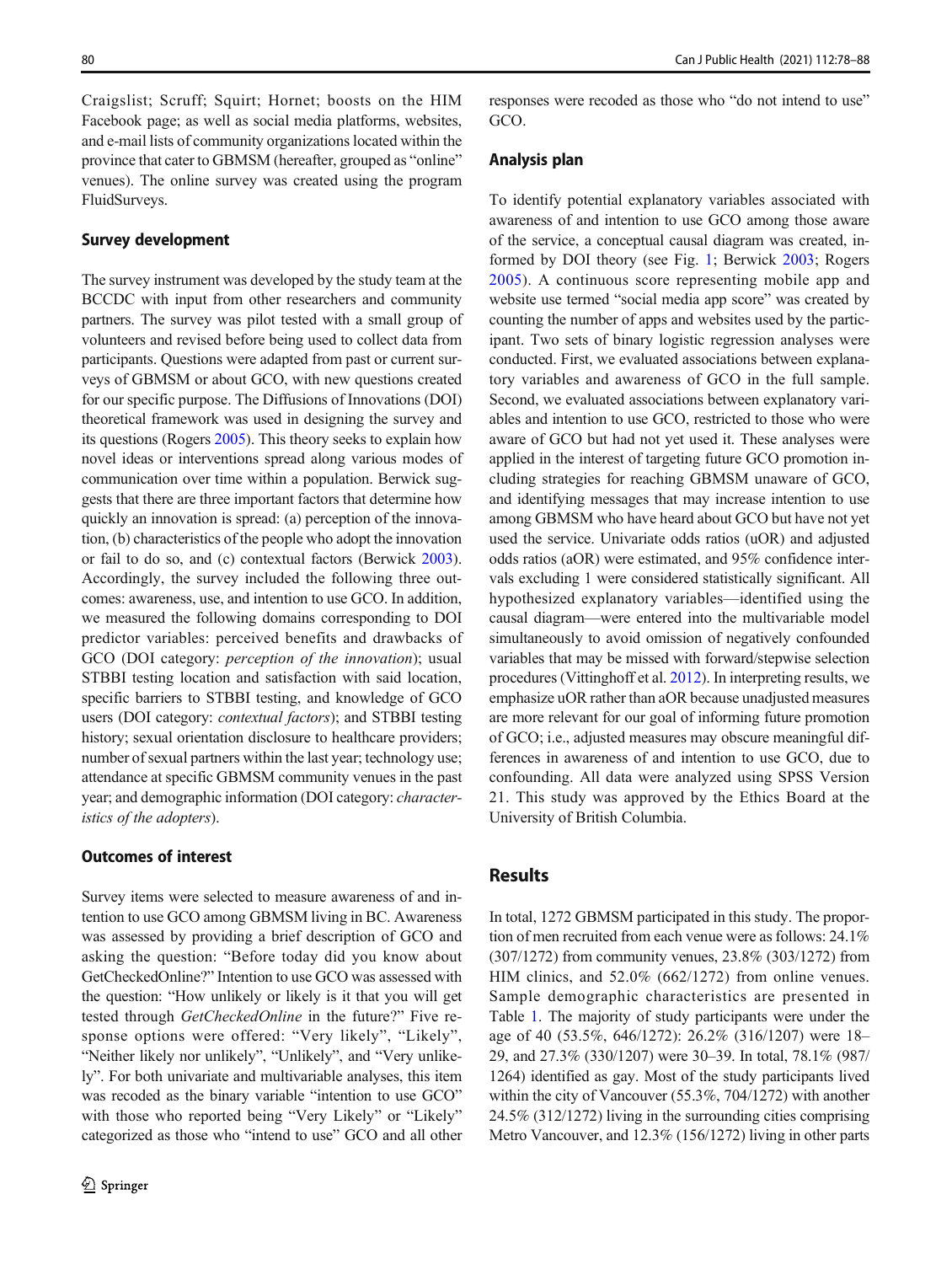<span id="page-3-0"></span>

a. Survey recruitment location may influence awareness and intention as promotion for GCO occurred in some of these locations b. "Plays PokemonGo" was included in our survey as a proxy measure of early adopters based on DOI

Fig. 1 A conceptual causal diagram of the hypothesized relationships for variables of interest. <sup>a</sup>Survey recruitment location may influence awareness and intention as promotion for GCO occurred in some of

these locations. <sup>b</sup>"Plays PokemonGo" was included in our survey as a proxy measure of early adopters based on DOI

of the province. Most study participants identified as White (73.0%, 917/1256), and East Asian (9.0%, 113/1256) and Latino/Hispanic (5.9%, 74/1256) were the most frequently reported racialized minority identities. Indigenous participants comprised 2.9% (37/1256) of the sample. The overall study sample was highly educated, with 67.4% (848/1258) of participants having completed some form of post-secondary education. A majority of participants were single (52.4%, 657/ 1255).

Regarding the study outcome measures, 32.4% (411/1268) of participants reported being aware of GCO (see Table [1\)](#page-4-0). Among those aware of GCO, 44.8% (174/388) had visited the website, 17.5% had created an account (68/388), and 11.3% (44/388) had tested; thus, overall, 3.5% of GBMSM surveyed (44/1268) had tested for STBBIs using GCO. Among those aware of the service and who had not yet tested through GCO, 45.2% (166/367) reported intending to do so. Among those who had used the service  $(n = 44)$ , 88.6% reported intending to use the service again.

Factors associated with awareness of GCO are shown in Table [2.](#page-6-0) Being out to one's healthcare provider (uOR 2.29 (1.67–3.14)), website/app use (uOR 1.36 (1.07–1.73)), and frequent social media use (uOR 1.84 (1.29–2.62)) were all associated with greater odds, and bisexual identity (uOR 0.67 (0.47–0.96)) with lower odds, of awareness of GCO with CI that excluded uOR of 1. Participants who usually tested at a public health STBBI clinic (uOR 1.57 (1.20–2.06)), youth clinic (uOR 2.54 (1.09–5.93)), or HIM clinic (uOR 2.44 (1.91–3.11)) had higher odds of awareness, while those who usually tested through a family doctor or hospital (uOR 0.39 (0.18–0.85)), and those who had no usual testing location (uOR 0.27 (0.12–0.65)) or history of testing (uOR 0.29  $(0.14-0.61)$ ) had lower odds of awareness, with CI that excluded uOR of 1. All community venue variables were also associated with awareness with the exception of the bathhouse variable.

The following variables remained positively associated with GCO awareness in multivariable analysis, with aOR CI excluding 1: being out to one's healthcare provider (aOR 1.92 (1.18–3.10)), frequent social media use (aOR 1.87 (1.10– 3.17)), having visited an LGBT organization in the last 12 months (aOR 1.59 (1.14–2.21)), and usual testing at a public health STI clinic (aOR 1.57 (1.09–2.27)) or HIM clinic (aOR 1.64 (1.13–2.37)). Having tested at a hospital emergency room was negatively associated with GCO awareness (aOR 0.28 (0.10–0.84)).

Factors associated with intention to use GCO among those who were aware of the service but had not tested through GCO are shown in Table [3](#page-8-0). Knowing other GCO users, using social media apps, not knowing where to test in person, not wanting to see a doctor, and all perceived benefits of the service, except having a physical exam, were associated with higher odds of intention to use, with uOR CI excluding 1. Knowing other GCO users (aOR 2.47 (1.02–5.97)) and the perceived benefit of GCO of saving time (aOR 2.62 (1.30– 5.27)) remained associated with intention to use and statistically significant in multivariable analyses.

# **Discussion**

Two years after the implementation of a novel online STBBI testing service in British Columbia, Canada, we assessed awareness of GCO and intention to use among those aware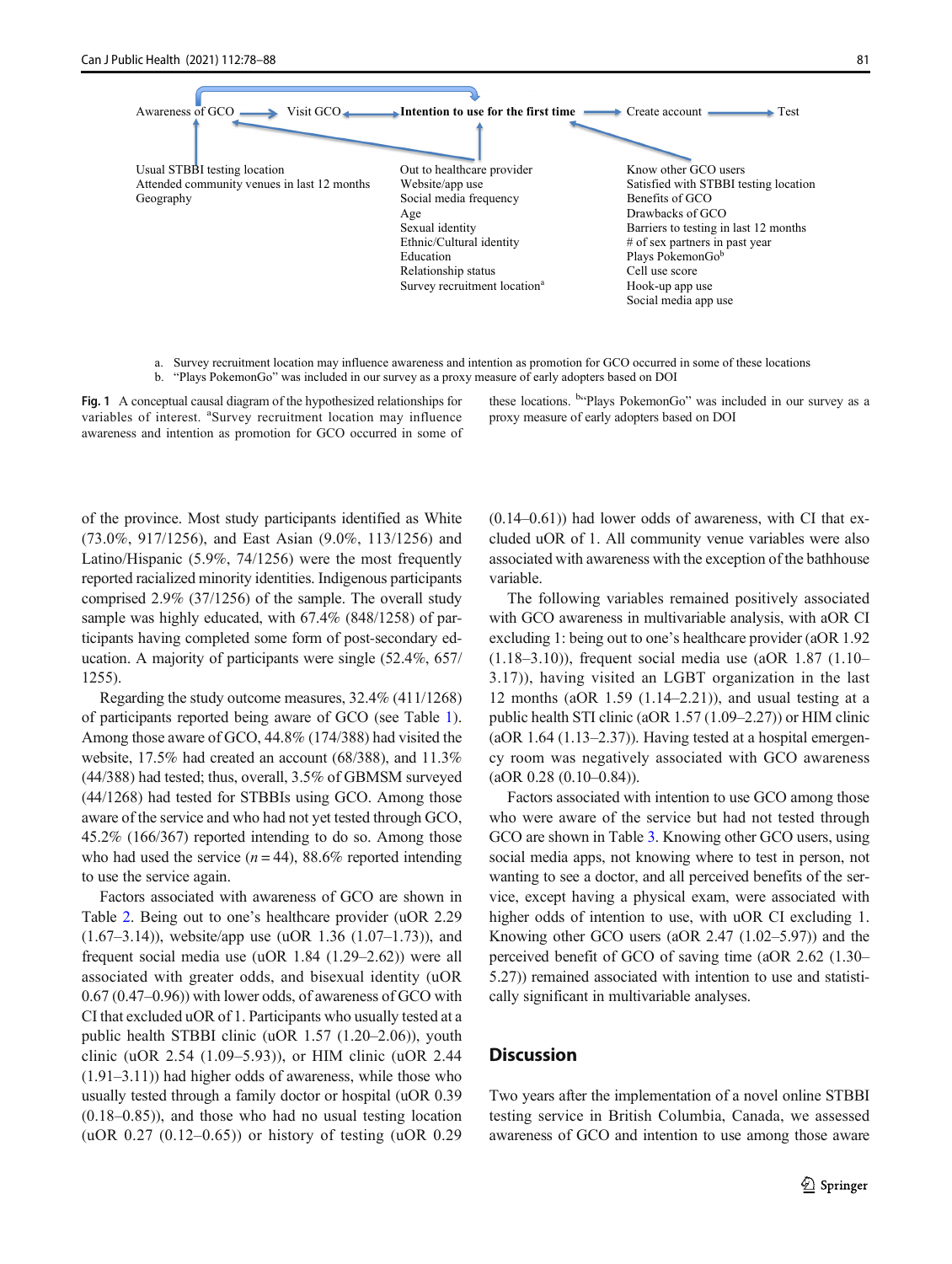<span id="page-4-0"></span>Table 1 Characteristics of GBMSM who participated in a survey about Internet-based STBBI testing in BC, 2016 Internet-based STBBI testing in BC, 2016

|  | Table 1 (continued) |
|--|---------------------|
|--|---------------------|

| Internet-based STBBI testing in BC, 2016     |                     |                                                     |                         |
|----------------------------------------------|---------------------|-----------------------------------------------------|-------------------------|
| Variables                                    | $n/N$ (%)           | Variables                                           | $n/N$ (%)               |
| Age (birth year)                             |                     | Other                                               | 22/1255 (1.8%)          |
| $18 - 29 \le 1986$                           | 316/1207 (26.2%)    | Usual STBBI testing location                        |                         |
| 30-39 (1986-1977)                            | 330/1207 (27.3%)    | Family physician                                    | 439/1267 (34.6%)        |
| 40-49 (1976-1967)                            | 208/1207 (17.2%)    | Walk-in medical clinic                              | 211/1267 (16.7%)        |
| 50-59 (1966-1957)                            | 205/1207 (17.0%)    | Public health STBBI clinic                          | 290/1267 (22.9%)        |
| $60+ (1956+)$                                | 148/1207 (12.3%)    | Youth clinic                                        | 22/1267 (1.7%)          |
|                                              |                     | Health Initiative for Men (HIM) clinic <sup>a</sup> | 457/1267 (36.1%)        |
| Sexual identity                              |                     | At a hospital or emergency room                     | 49/1267 (3.9%)          |
| Gay (homosexual)                             | 987/1264 (78.1%)    | Through GetCheckedOnline                            | 21/1267 (1.7%)          |
| Bi (bisexual)                                | 202/1264 (16.0%)    | Other                                               | 80/1267 (6.3%)          |
| Straight (heterosexual)                      | 60/1264 (4.7%)      | No usual place                                      | 51/1267 (4.0%)          |
| Queer                                        | 59/1264 (4.7%)      | I've never been tested for STBBIs                   | 63/1267 (5.0%)          |
| Two-spirit                                   | $12/1264(0.9\%)$    | Satisfied with current STBBI testing location       | 1001/1247               |
| Other                                        | $14/1264$ $(1.1\%)$ |                                                     | $(80.3\%)$              |
| Prefer not to say                            | 13/1264 (1.0%)      | Barriers to STBBI testing in the last 12 months     |                         |
| Region                                       |                     | None of the above                                   | 610/1173 (52.0%)        |
| Vancouver                                    | 704/1272 (55.3%)    | The wait was too long                               | 191/1173 (16.3%)        |
| Suburban Vancouver                           | 312/1272 (24.5%)    | Needed an appointment                               | 174/1173 (14.8%)        |
| Rest of BC                                   | 156/1272 (12.3%)    | The clinic wasn't open when I could test            | 170/1173 (14.5%)        |
| Invalid postal code                          | 100/1272 (7.9%)     | Other                                               | 86/1173 (7.3%)          |
| Ethnic/cultural identity                     |                     | Couldn't get anonymous testing                      | 85/1173 (7.2%)          |
| Indigenous (First Nations, Inuit, Métis)     | 37/1256 (2.9%)      | The clinic was too far away                         | 84/1173 (7.2%)          |
| African                                      | $8/1256(0.6\%)$     | Didn't want to see a doctor or nurse                | 76/1173 (6.5%)          |
| East Asian                                   | 113/1256 (9.0%)     | Didn't know where to go                             | 73/1173 (6.2%)          |
| South Asian                                  | 31/1256 (2.5%)      | I do not like needles                               | 42/1173 (3.6%)          |
| Southeast Asian                              | 44/1256 (3.5%)      | Out to healthcare provider                          |                         |
| Caribbean                                    | 12/1256 (1.0%)      | Yes                                                 | 906/1255 (72.2%)        |
| Latino/Hispanic                              | 74/1256 (5.9%)      | No                                                  | 242/1255 (19.0%)        |
| Middle Eastern                               | 24/1256 (1.9%)      | Not sure                                            | 34/1255 (2.7%)          |
| Pacific Islander                             | 16/1256 (1.3%)      | Do not have a healthcare provider or                | 73/1255 (5.7%)          |
| White/Caucasian                              | 917/1256 (73.0%)    | have not seen one                                   |                         |
| Other                                        | 33/1256 (2.6%)      | Cell phone use                                      |                         |
| Prefer not to say                            | $8/1256(0.6\%)$     | Texting                                             | 1171/1260               |
| Education                                    |                     |                                                     | $(92.9\%)$<br>1084/1260 |
| Some high school                             | 19/1258 (1.5%)      | Surfing the Internet                                | $(86.0\%)$              |
| High school                                  | 110/1258 (8.7%)     | Using other apps (navigation, games, etc.)          | 915/1260 (72.6%)        |
| Some college/university                      | 281/1258 (22.3%)    | Meeting guys (Grindr, Scruff, etc.)                 | 794/1260 (62.4%)        |
| College                                      | 184/1258 (14.6%)    | Playing Pokémon Go                                  | 267/1260 (21.2%)        |
| University degree (BA, BSc, etc.)            | 429/1258 (34.1%)    | I have a cell phone but do not do any               | 34/1260 (2.7%)          |
| Graduate degree (MA, MBA, etc.)              | 192/1258 (15.3%)    | of the above                                        |                         |
| Doctorate (PhD, MD, etc.)                    | 43/1258 (3.4%)      | I do not have a cell phone                          | 30/1272 (2.4%)          |
| Relationship status                          |                     | Website/app use                                     |                         |
| Single                                       | 657/1255 (52.4%)    | Facebook                                            | 865/1223 (70.7%)        |
| Married to a man                             | 125/1255 (10.0%)    | YouTube                                             | 793/1223 (64.8%)        |
| Partnered with a man but not married         | 298/1255 (23.7%)    | Grindr                                              | 565/1223 (46.2%)        |
| Separated, divorced, or widowed from a man   | 21/1255 (1.7%)      | Instagram                                           | 544/1223 (44.5%)        |
| Married to a woman                           | 62/1255 (4.9%)      | Craigslist                                          | 461/1223 (37.7%)        |
| Partnered with a woman but not married       | 35//1255 (2.8%)     | Squirt                                              | 401/1223 (32.8%)        |
| Separated, divorced, or widowed from a woman | 35/1255 (2.8%)      | Scruff                                              | 374/1223 (30.6%)        |
|                                              |                     |                                                     |                         |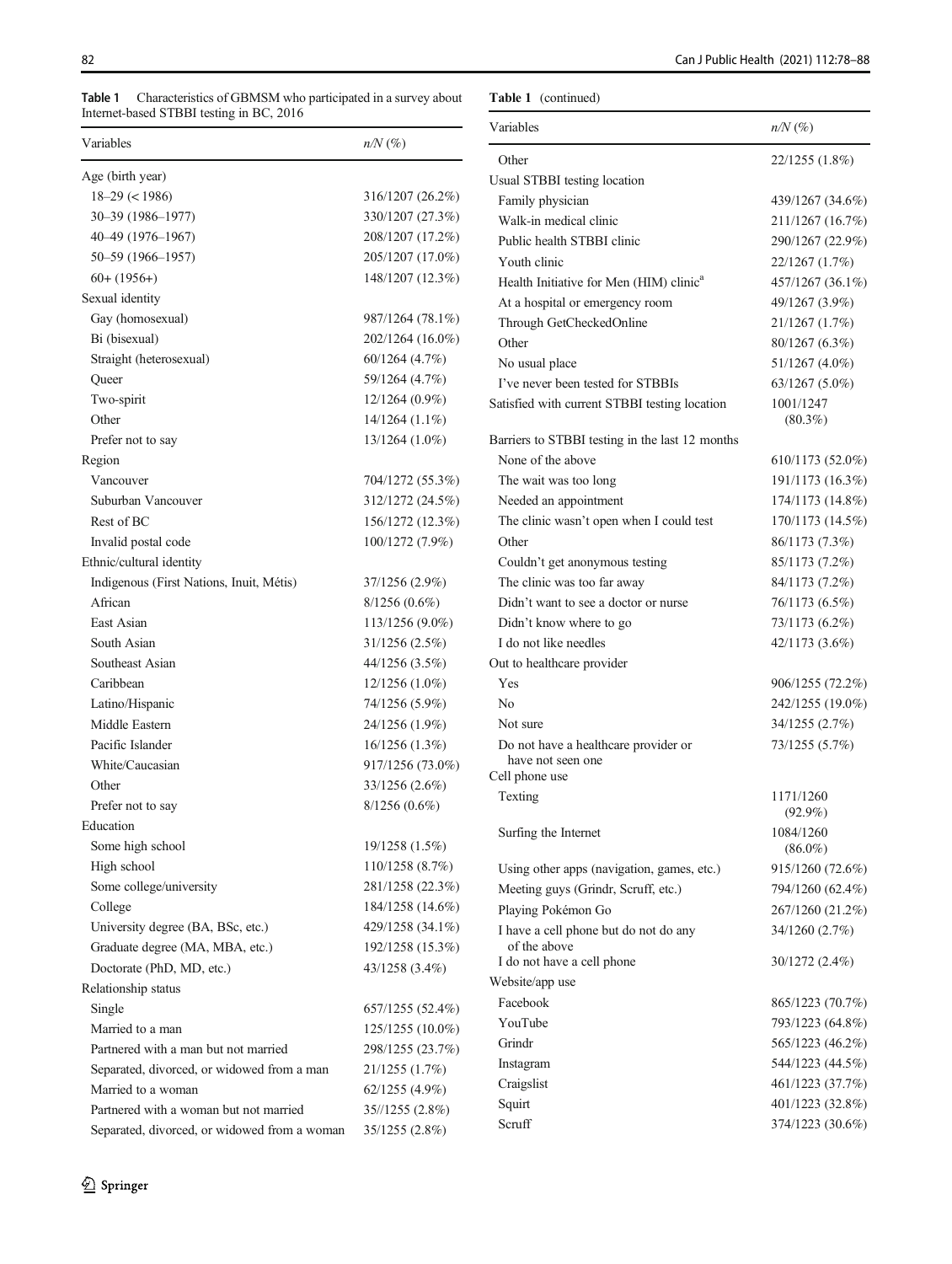#### Table 1 (continued)

| Variables                                                    | $n/N$ (%)        |
|--------------------------------------------------------------|------------------|
| Twitter                                                      | 341/1223 (27.9%) |
| Snapchat                                                     | 321/1223 (26.2%) |
| Hornet                                                       | 177/1223 (14.5%) |
| Manhunt                                                      | 158/1223 (12.9%) |
| Growlr                                                       | 110/1223 (9.0%)  |
| Jack'd                                                       | 108/1223 (8.8%)  |
| <b>BarebackRT</b>                                            | 101/1223 (8.3%)  |
| Frequent social media use <sup>b</sup>                       | 1068/1255        |
|                                                              | $(85.1\%)$       |
| Attended community venues in the last 12 months (versus not) |                  |
| Gay bar, pub, or nightclub                                   | 713/1005 (70.9%) |
| Bathhouse                                                    | 205/1005 (20.4%) |
| LGBT organization                                            | 374/1005 (37.2%) |
| Gay social, recreational, or sporting group                  | 293/1005 (29.2%) |
| Vancouver pride festival or event                            | 741/1005 (73.7%) |
| Other community events for LGBT individuals                  | 239/1005 (23.8%) |
| Number of sex partners in the last 12 months                 |                  |
| $\mathbf{0}$                                                 | 64/1177 (5.4%)   |
| 1                                                            | 184/1177 (15.6%) |
| $2 - 5$                                                      | 401/1177 (34.1%) |
| $6 - 9$                                                      | 150/1177 (12.7%) |
| $10+$                                                        | 378/1177 (32.1%) |
| Survey recruitment location                                  |                  |
| Community venues                                             | 307/1272 (24.1%) |
| <b>HIM</b> clinics                                           | 303/1272 (23.8%) |
| Online                                                       | 662/1272 (52.0%) |
| Aware of GCO                                                 | 411/1268 (32.4%) |
| Unaware of GCO                                               | 857/1268 (67.6%) |
| How heard about GCO <sup>b</sup>                             |                  |
| Ad on a website or phone app                                 | 130/391 (33.2%)  |
| Printed material (posters, brochures, etc.)                  | 84/391 (21.5%)   |
| Social media (Facebook, Twitter, etc.)                       | 81/391 (20.7%)   |
| From friends                                                 | 70/391 (17.9%)   |
| From a physician, nurse, or clinic                           | 59/391 (15.1%)   |
| From someone at a community organization                     | 54/391 (13.8%)   |
| Other                                                        | 54/391 (13.8%)   |
| News media (TV, newspaper, Xtra, etc.)                       | 43/391 (11.0%)   |
| From a boyfriend/partner                                     | 14/391 (3.6%)    |
| Know any other GCO Users <sup>c</sup>                        | 84/391 (21.5%)   |
| Visited GCO website <sup>c</sup>                             | 174/388 (44.8%)  |
| Created an account with GCO <sup>c</sup>                     | 68/388 (17.5%)   |
| Tested through GCO <sup>c</sup>                              | 44/388 (11.3%)   |
| Intend to use GCO                                            | 605/1248 (48.5%) |
| Intention to use GCO among those aware and                   | 166/367 (45.2%)  |
| who have not tested through GCO                              |                  |
| Benefits of GCO                                              |                  |
| Testing without waiting for an appointment                   | 631/1255 (50.3%) |
| Getting test results online                                  | 572/1255 (45.6%) |
| Saves time                                                   | 471/1255 (37.5%) |

#### Table 1 (continued)

| Variables                                             | $n/N$ (%)        |
|-------------------------------------------------------|------------------|
| Easier to go to a lab than a clinic                   | 416/1255 (33.1%) |
| Do not need to see a doctor or nurse                  | 415/1255 (33.1%) |
| Testing when the clinic is full                       | 372/1255 (29.6%) |
| Do not need to talk about my sex life                 | 368/1255 (29.3%) |
| Not sure                                              | 243/1255 (19.4%) |
| Do not need to get a physical exam                    | 223/1255 (17.8%) |
| I see no benefits                                     | 76/1255 (6.1%)   |
| Other                                                 | 42/1255 (3.3%)   |
| Drawbacks of GCO                                      |                  |
| Not speaking with a doctor or nurse.                  | 480/1247 (38.5%) |
| Unclear how it works                                  | 324/1247 (26.0%) |
| Worried about the privacy of my online<br>information | 244/1247 (19.6%) |
| Not sure                                              | 217/1247 (17.4%) |
| I see no drawbacks                                    | 177/1247 (14.2%) |
| Need to print the lab form                            | 172/1247 (13.8%) |
| Need to have a promo code to sign up                  | 111/1247 (8.9%)  |
| Not easy to get to a lab                              | 99/1247 (7.9%)   |
| Not comfortable going to a lab                        | 86/1247 (6.9%)   |
| Low trust in the service                              | 70/1247 (5.5%)   |
| Other                                                 | $62/1247(5.0\%)$ |
| Getting test results online                           | 59/1247 (4.7%)   |
|                                                       |                  |

a Local STBBI clinic used by GBMSM

<sup>b</sup> "Frequent" defined as daily use or using social media a few times a week <sup>c</sup> Among those aware

of the service among a large sample of GBMSM. Overall, 32.4% of our sample were aware of GCO. Among those aware who had not yet used the service, 45.2% of GBMSM reported intending to test through GCO in the future. Factors associated with awareness included gay identity, usually testing at an STBBI clinic, being out to a healthcare provider, attending GBMSM venues, and frequent social media use. These findings are largely consistent with the GCO promotional strategy which targeted gay men during the first year post-launch that advertised online and in clinics (Gilbert et al. [2019](#page-9-0)). Intention to use GCO was associated with knowing other GCO users, using social media, not knowing where else to test, and not wanting to see a doctor. This is one of the first studies to examine intention to use among persons aware of a recently launched online STBBI testing service in the context of other testing options, rather than intention to use a hypothetical model (Gilbert et al. [2013;](#page-9-0) Hottes et al. [2012\)](#page-9-0) or currently available online testing methods more broadly (Koekenbier et al. [2008;](#page-10-0) Platteau et al. [2015](#page-10-0)). This is also the first study to examine intention to use an existing online service within Canada. Below, we offer an interpretation of the results,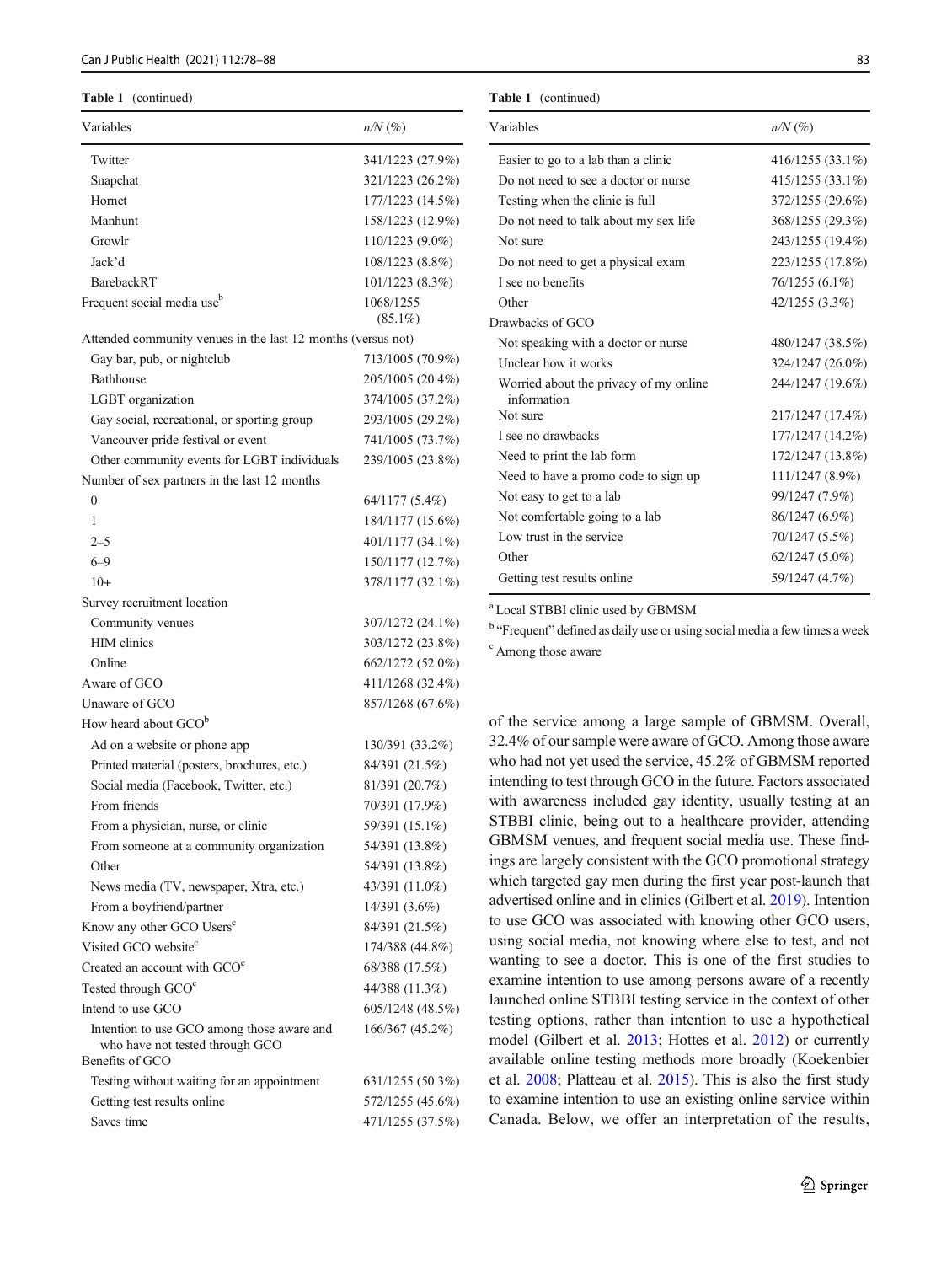# <span id="page-6-0"></span>Table 2 Characteristics associated with awareness of GetCheckedOnline in a survey of GBMSM in BC, 2016 ( $n = 1272$ )

| Variables                                                                                                                         | Aware<br>$n/N$ (%)   | Unaware<br>$n/N$ (%)  | uOR<br>$(95\% \text{ CI})$ | aOR<br>$(95\% \text{ CI})$ |
|-----------------------------------------------------------------------------------------------------------------------------------|----------------------|-----------------------|----------------------------|----------------------------|
| Intend to use GCO                                                                                                                 | 205/605 (33.9%)      | 400/605 (66.1%)       | NA                         | NA                         |
| Usual STBBI testing location <sup>a</sup>                                                                                         |                      |                       |                            |                            |
| Family physician                                                                                                                  | 123/436 (28.2%)      | 313/436 (71.8%)       | $0.74(0.57-0.95)$          | $0.75(0.51-1.10)$          |
| Walk-in medical clinic                                                                                                            | $64/211(30.3\%)$     | 147/211 (69.7%)       | $0.89(0.65-1.22)$          | $0.77(0.49-1.19)$          |
| Public health STI clinic                                                                                                          | 117/290 (40.3%)      | 173/290 (59.7%)       | $1.57(1.20-2.06)$          | $1.57(1.09 - 2.27)$        |
| Youth clinic                                                                                                                      | 12/22(54.5%)         | $10/22$ (45.5%)       | $2.54(1.09 - 5.93)$        | $1.81(0.66-4.98)$          |
| Health Initiative for Men (HIM) clinic                                                                                            | 206/456 (45.2%)      | 250/456 (54.8%)       | $2.44(1.91 - 3.11)$        | $1.64(1.13-2.37)$          |
| At a hospital or emergency room                                                                                                   | 8/49 (16.3%)         | 41/49 (83.7%)         | $0.39(0.18 - 0.85)$        | $0.28(0.10-0.84)$          |
| Other                                                                                                                             | 31/80 (38.8%)        | 49/80 (61.3%)         | $1.34(0.84 - 2.14)$        | $1.23(0.69-2.21)$          |
| No usual place                                                                                                                    | $6/50(12.0\%)$       | 44/50 (88.0%)         | $0.27(0.12 - 0.65)$        | $0.40(0.11-1.43)$          |
| I've never been tested for HIV/STIs                                                                                               | 8/63 (12.7%)         | 55/63 (87.3%)         | $0.29(0.14 - 0.61)$        | $1.97(0.60 - 6.44)$        |
| Out to healthcare provider                                                                                                        | 331/903 (36.7%)      | 572/903 (63.3%)       | $2.29(1.67-3.14)$          | $1.92(1.18-3.10)$          |
| Website/app use                                                                                                                   | 248/700 (35.4%)      | 452/700 (64.6%)       | $1.36(1.07-1.73)$          | $1.29(0.92 - 1.80)$        |
| Frequent social media use                                                                                                         | 366/1065 (34.4%)     | 699/1065 (65.6%)      | $1.84(1.29-2.62)$          | $1.87(1.10-3.17)$          |
| Attended community venues in last 12 months (versus not) <sup>a</sup>                                                             |                      |                       |                            |                            |
| Gay bar, pub, or nightclub                                                                                                        | 269/710 (37.9%)      | 441/710 (62.1%)       | $1.58(1.17-2.13)$          | $1.19(0.82 - 1.72)$        |
| Bathhouse                                                                                                                         | 81/204 (39.7%)       | 123/204 (60.3%)       | $1.29(0.94 - 1.77)$        | $1.18(0.81-1.72)$          |
| LGBT organization (HIM, Qmunity, etc.)                                                                                            | 178/373 (47.7%)      | 195/373 (52.3%)       | $2.42(1.85-3.17)$          | $1.59(1.14-2.21)$          |
| Gay social, recreational, or sporting group;<br>Vancouver pride festival or event; other<br>community events for LGBT individuals | 339/966 (35.1%)      | 627/966 (64.9%)       | $1.73(1.29-2.32)$          | $0.57(0.23 - 1.44)$        |
| Age                                                                                                                               |                      |                       |                            |                            |
| Continuous, years                                                                                                                 | Median: 35 (SD:13.7) | Median: 39 (SD: 14.2) | $0.99(0.98 - 1.00)$        | $1.00(0.98 - 1.01)$        |
| $18 - 29 \le 1986$                                                                                                                | 114/316 (36.1%)      | 202/316 (63.9%)       |                            |                            |
| 30-39 (1986-1977)                                                                                                                 | 118/329 (35.9%)      | 211/329 (64.1%)       |                            |                            |
| 40-49 (1976-1967)                                                                                                                 | 65/207 (31.4%)       | 142/207 (68.6%)       |                            |                            |
| 50-59 (1966-1957)                                                                                                                 | 53/204 (26.0%)       | 151/204 (74.0%)       |                            |                            |
| $60 + (1956+)$                                                                                                                    | 45/148 (30.4%)       | 103/148 (69.6%)       |                            |                            |
| Sexual identity                                                                                                                   |                      |                       |                            |                            |
| Gay (homosexual)                                                                                                                  | 313/925 (33.8%)      | 612/925 (66.2%)       | <b>REF</b>                 | <b>REF</b>                 |
| Bi (bisexual)                                                                                                                     | 47/184 (25.5%)       | 137/184 (74.5%)       | $0.67(0.47-0.96)$          | $0.86(0.48-1.53)$          |
| Other sexual orientations                                                                                                         | 45/138 (32.6%)       | 93/138 (67.4%)        | $0.95(0.65-1.39)$          | $1.70(0.97 - 3.01)$        |
| Region                                                                                                                            |                      |                       |                            |                            |
| Vancouver                                                                                                                         | 346/1013 (34.2%)     | 667/1013 (65.8%)      | <b>REF</b>                 | <b>REF</b>                 |
| Suburban Vancouver                                                                                                                | 37/156 (23.7%)       | 119/156 (76.3%)       | $1.31(0.83 - 2.08)$        | $0.83(0.48 - 1.46)$        |
| Rest of BC                                                                                                                        | 28/99 (28.3%)        | 71/99 (71.7%)         | $0.79(0.45 - 1.40)$        | $1.10(0.46-2.66)$          |
| Ethnic/cultural identity                                                                                                          |                      |                       |                            |                            |
| White                                                                                                                             | 286/872 (32.8%)      | 586/872 (67.2%)       | <b>REF</b>                 | <b>REF</b>                 |
| Racialized minorities                                                                                                             | 116/372 (31.2%)      | 256/372 (68.8%)       | $0.93(0.72 - 1.21)$        | $0.81(0.57-1.16)$          |
| Education                                                                                                                         |                      |                       |                            |                            |
| $<$ College                                                                                                                       | 123/409 (30.1%)      | 286/409 (69.9%)       | <b>REF</b>                 | <b>REF</b>                 |
| College+                                                                                                                          | 288/859 (33.5%)      | 571/859 (66.5%)       | $1.17(0.91-1.51)$          | $1.08(0.77-1.51)$          |
| Relationship status                                                                                                               |                      |                       |                            |                            |
| Single                                                                                                                            | 206/655 (31.5%)      | 449/655 (68.5%)       | <b>REF</b>                 | <b>REF</b>                 |
| Partnered with a man                                                                                                              | 157/443 (35.4%)      | 286/443 (64.6%)       | $1.12(0.93 - 1.54)$        | $1.04(0.75-1.44)$          |
| Partnered with a woman                                                                                                            | 34/131 (26.0%)       | 97/131 (74.0%)        | $0.76(0.50-1.17)$          | $1.04(0.48 - 2.26)$        |

Survey recruitment location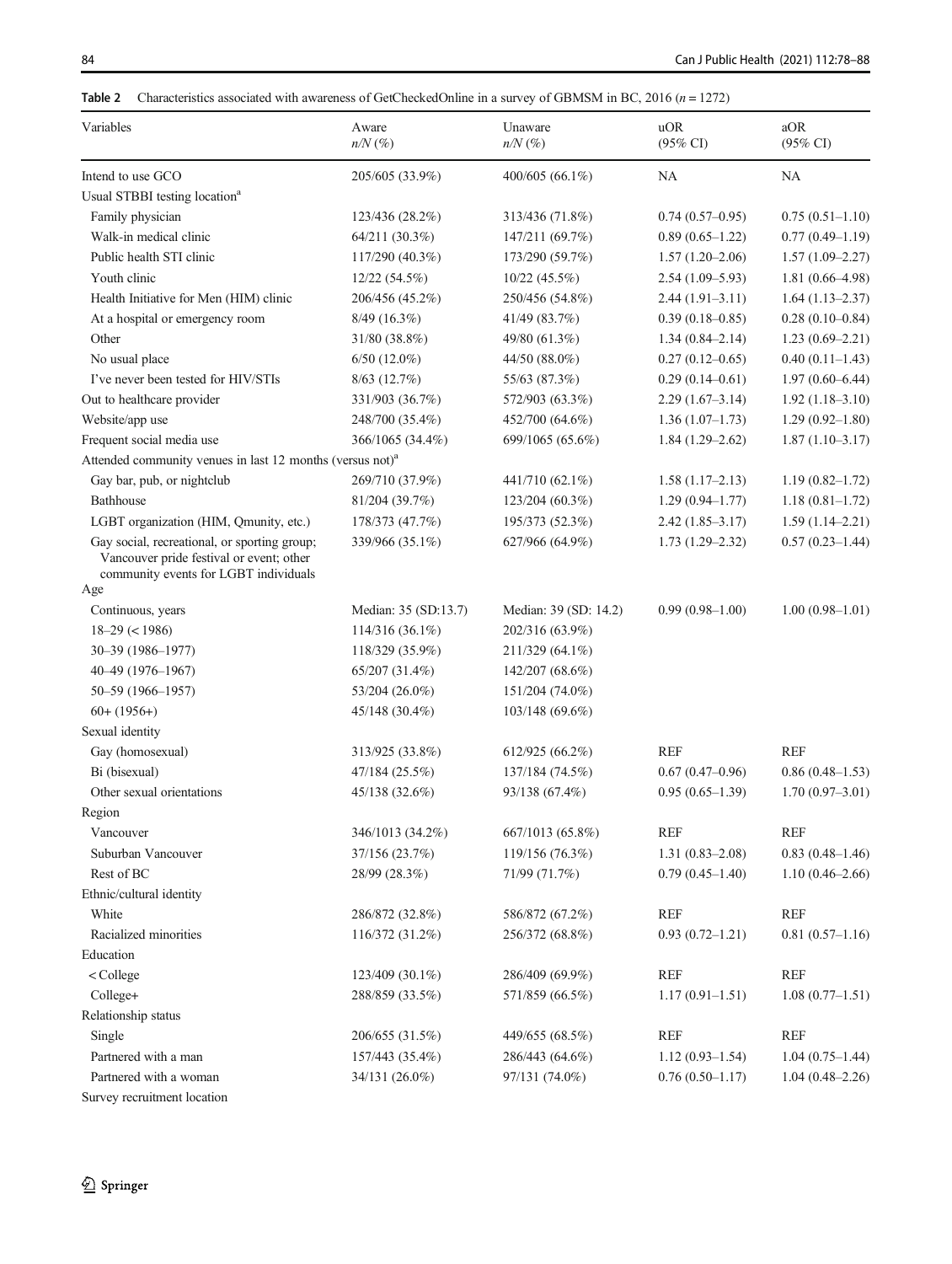Table 2 (continued)

| Variables          | Aware<br>$n/N$ (%) | Unaware<br>$n/N$ (%) | uOR<br>$(95\% \text{ CI})$ | aOR<br>$(95\% \text{ CI})$ |
|--------------------|--------------------|----------------------|----------------------------|----------------------------|
| Community venues   | 90/304(29.6%)      | 214/304 (70.4%)      | REF                        | <b>REF</b>                 |
| <b>HIM</b> clinics | 111/303(36.6%)     | 192/303 (63.4%)      | $1.38(0.98-1.93)$          | $1.18(0.76 - 1.81)$        |
| Online             | 210/661 (68.2%)    | 451/661 (68.2%)      | $1.11(0.82 - 1.49)$        | $1.01(0.69-1.50)$          |
|                    |                    |                      |                            |                            |

Category counts may not add to 1272 due to missing data

<sup>a</sup> Question asked participants to select all that apply; thus, options were analyzed as binary variable

specifically attending to how they will inform promotion of the GCO service in the future.

While our estimated uptake of GCO among GBMSM at the time of data collection was 3% of GBMSM in BC, our finding that 45.2% of survey respondents who were aware of GCO intended to use the service in the future suggests there are large opportunities for future promotion and expansion of the service. Our results specifically highlight opportunities to equitably target future promotion of GCO to those who were less likely to be aware of the service. This includes bisexual men, those who are not out to healthcare providers, those without a history of STBBI testing, and those who are less connected to GBMSM community venues. These groups are less likely to be reached through promotions targeting gay men, and thus may require using novel and creative outlets, such as support groups for bisexual individuals and network-based promotion and recruitment strategies (Hartman [2011](#page-9-0)). Reaching GBMSM who are less connected to the gay community may also mean using more general promotional strategies, such as Google Ad campaigns. Reaching these individuals will require creative solutions; however, it is clearly feasible to reach them, given that they participated in the survey. Future studies may include qualitative research with these specific groups to understand their opinion of online testing services like GCO. One result of such an approach may be more equitable provision of online sexual health services to those who otherwise miss out on the opportunity for prompt diagnoses and treatment of STBBIs.

Our results additionally suggest promotional messages that are likely to resonate with those who are aware of and intend to use GCO in the future. These messages may be most effective if they emphasize the convenience and efficiency of the service (e.g., saving time), and the ability to get tested without seeing a doctor or a nurse. However, given that our sample of survey participants who were aware of GCO underrepresents bisexual men and those disconnected from gay community venues and STBBI testing, additional work will be needed to understand which perceived benefits are most important to these underrepresented groups in particular.

This study is limited by its cross-sectional design. We cannot assess temporality and infer the direction of causation between variables examined; for example, we cannot know if participants were aware of GCO before attending the venues where GCO was advertised. We relied upon a non-probability sample of GBMSM for this study; thus, participants may not be representative of the larger GBMSM population. However, 31.8% (14/44) of survey respondents who used GCO were under the age of 30 compared with 39.5% (185/468) of all GBMSM users from September 2014 to December 2016 (data not shown). We attempted to mitigate this limitation by recruiting our sample from different sites, including community venues, GBMSM-specific STBBI testing clinics, and websites and apps used by GBMSM. A final limitation is that all information collected for this study was self-reported. Both recall and social desirability bias may influence the responses participants gave. We tried to mitigate for this by enabling participants to fill out the survey on their own when at community venues, having it provided by clinic receptionists instead of study staff in HIM clinics, and making the survey available online. With regard to recall bias, we limited the recall period of questions to within the past year.

# Conclusion

Future research should include more studies on the impact online STBBI testing is having on overall STBBI prevalence and incidence within GBMSM, other target populations, or among all users. Given our findings that bisexual men, those not out to healthcare providers, and those who do not test at STBBI clinics were less likely to be aware of GCO, we further recommend additional research into how best to adapt interventions (or promotional efforts) to reach these subpopulations. Studies are also needed to assess awareness and reach of GCO and other online STBBI interventions in populations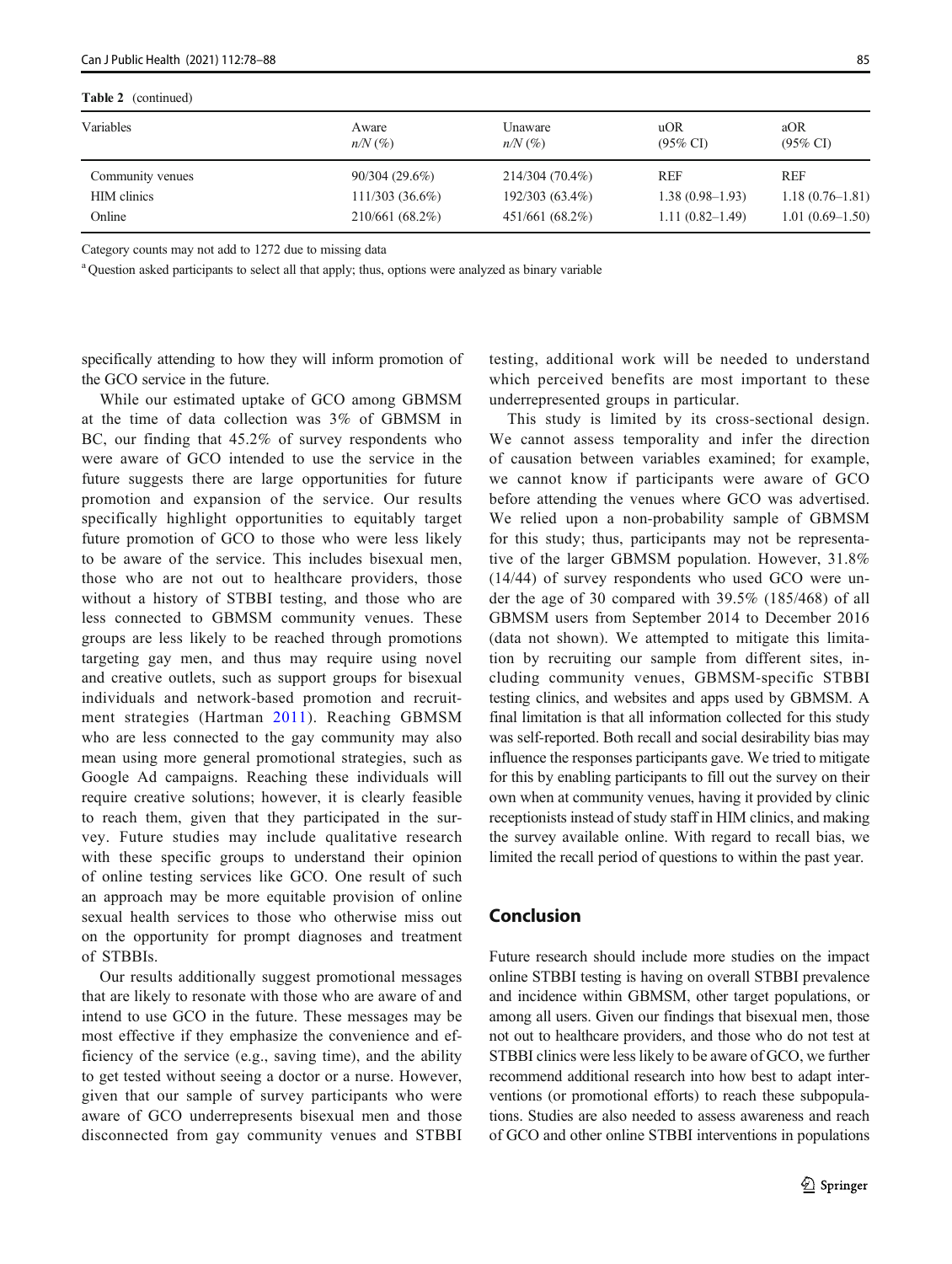<span id="page-8-0"></span>

|  |  |  |  |  |  | <b>Table 3</b> Analyses with "Intention to use GCO" as the outcome restricted to those aware of the service and who have not tested through GCO $(n = 367)$ |
|--|--|--|--|--|--|-------------------------------------------------------------------------------------------------------------------------------------------------------------|
|--|--|--|--|--|--|-------------------------------------------------------------------------------------------------------------------------------------------------------------|

| Predictor variables                                           | $n/N$ $(\%)^a$        | uOR (95% CI)         | aOR (95% CI)         |
|---------------------------------------------------------------|-----------------------|----------------------|----------------------|
| Know other GCO users                                          | 36/58 (62.1%)         | $2.18(1.22 - 3.89)$  | $2.47(1.02 - 5.97)$  |
| Satisfied with STBBI testing location                         |                       |                      |                      |
| Unsatisfied                                                   | 28/49 (57.1%)         | <b>REF</b>           | <b>REF</b>           |
| Satisfied                                                     | 138/318 (43.4%)       | $0.58(0.31-1.06)$    | $1.33(0.46 - 3.81)$  |
| Benefits: do not need to talk about my sex life               | 50/85 (58.8%)         | $2.00(1.22 - 3.28)$  | $1.67(0.69 - 4.01)$  |
| Benefits: do not need to get a physical exam                  | 29/54 (53.7%)         | $1.46(0.82 - 2.61)$  | $1.05(0.35-3.15)$    |
| Benefits: easier to go to a lab than a clinic                 | 72/114 (63.2%)        | $2.84(1.79-4.49)$    | $2.40(1.11-5.21)$    |
| Benefits: getting test results online                         | 89/158 (56.3%)        | $2.16(1.41-3.30)$    | $0.81(0.39-1.70)$    |
| Benefits: testing without waiting for an appointment          | 101/182 (55.5%)       | $2.24(1.47-3.42)$    | $1.80(0.82 - 3.94)$  |
| Benefits: testing when the clinic is full                     | 62/115 (53.9%)        | $1.62(1.04-2.54)$    | $1.22(0.53 - 2.77)$  |
| Benefits: do not need to see a doctor or nurse                | 63/111 (56.8%)        | $1.90(1.21-2.99)$    | $0.73(0.32-1.69)$    |
| Benefits: saves time                                          | 79/130 (60.8%)        | $2.61(1.68 - 4.06)$  | $2.62(1.30-5.27)$    |
| Drawbacks: not speaking with a doctor or nurse                | 65/163 (39.9%)        | $0.68(0.45-1.04)$    | $1.12(0.57-2.20)$    |
| Drawbacks: getting test results online                        | $5/11(45.5\%)$        | $1.02(0.31 - 3.40)$  | $0.44(0.06-2.98)$    |
| Drawbacks: need to print the lab form                         | 27/67 (40.3%)         | $0.79(0.46 - 1.35)$  | $0.58(0.24 - 1.37)$  |
| Drawbacks: not easy to get to a lab                           | 12/33(36.4%)          | $0.67(0.32 - 1.41)$  | $0.78(0.25-2.39)$    |
| Drawbacks: not comfortable going to a lab                     | 10/34(29.4%)          | $0.48(0.22 - 1.03)$  | $0.57(0.18-1.75)$    |
| Drawbacks: low trust in the service                           | $5/19(26.3\%)$        | $0.42(0.15-1.19)$    | $0.66(0.13-3.25)$    |
| Drawbacks: worried about the privacy of my online information | 24/63 (38.1%)         | $0.71(0.41 - 1.24)$  | $0.96(0.37-2.46)$    |
| Drawbacks: need to have a promo code to sign up               | 20/34 (58.8%)         | $1.85(0.90-3.79)$    | $1.70(0.51 - 5.65)$  |
| Testing barrier: did not know where to go                     | 14/19 (73.7%)         | $3.69(1.30 - 10.48)$ | $1.94(0.40 - 9.52)$  |
| Testing barrier: needed an appointment                        | 27/51 (52.9%)         | $1.47(0.81 - 2.66)$  | $0.97(0.38 - 2.51)$  |
| Testing barrier: the wait was too long                        | 33/64 (51.6%)         | $1.39(0.81 - 2.40)$  | $0.91(0.36 - 2.30)$  |
| Testing barrier: the clinic was too far away                  | $12/20(60.0\%)$       | $1.92(0.76-4.81)$    | $2.21(0.44 - 11.08)$ |
| Testing barrier: the clinic wasn't open when I could test     | 29/59 (49.2%)         | $1.23(0.70-2.16)$    | $0.76(0.27-2.16)$    |
| Testing barrier: did not want to see a doctor or nurse        | $11/13(84.6\%)$       | $7.21(1.57-33.02)$   | $8.28(0.73 - 93.42)$ |
| Testing barrier: I do not like needles                        | 6/9(66.7%)            | $2.52(0.62 - 10.24)$ | $1.86(0.17-20.57)$   |
| Testing barrier: could not get anonymous testing              | $9/15(60.0\%)$        | $1.90(0.66 - 5.45)$  | $1.61(0.27 - 9.69)$  |
| Out to healthcare provider                                    |                       |                      |                      |
| Not out to healthcare provider                                | 37/72 (51.4%)         | REF                  | REF                  |
| Out to healthcare provider                                    | 129/295 (43.7%)       | $0.74(0.44-1.23)$    | $0.96(0.34 - 2.72)$  |
| No. of sex partners in past year                              | Median: 6 (SD: 27.1)  | $1.00(0.99 - 1.01)$  | $1.00(0.98 - 1.01)$  |
| Plays PokemonGo (a popular app in 2016)                       | 44/94 (46.8%)         | $1.08(0.67-1.72)$    | $0.90(0.40-2.03)$    |
| Cell use score                                                |                       | $1.21(0.97-1.50)$    | $1.19(0.79-1.79)$    |
| Hook-up app use                                               | 89/196 (45.4%)        | $1.02(0.67-1.53)$    | $1.15(0.54 - 2.42)$  |
| Social media app score                                        |                       | $1.18(1.09 - 1.27)$  | $1.01(0.79-1.29)$    |
| Social media frequency                                        |                       |                      |                      |
| Infrequent use                                                | 14/41 (34.1%)         | REF                  | <b>REF</b>           |
| Frequent use                                                  | 152/326 (46.6%)       | $1.69(0.85 - 3.33)$  | $1.74(0.58-2.42)$    |
| Age (no. of years)                                            | Median: 35 (SD: 13.8) | $1.00(0.98 - 1.01)$  | $1.01(0.97-1.04)$    |
| Sexual identity                                               |                       |                      |                      |
| Gay                                                           | 127/284 (44.7%)       | REF                  | <b>REF</b>           |
| <b>Bisexual</b>                                               | 20/40 (50.0%)         | $1.24(0.64 - 2.40)$  | $0.72(0.20-2.61)$    |
| Other sexual orientations                                     | 16/37 (43.2%)         | $0.94(0.47-1.88)$    | $0.45(0.13-1.60)$    |
| Ethnicity/cultural identity                                   |                       |                      |                      |
| White                                                         | 113/253 (44.7%)       | REF                  | <b>REF</b>           |
| Racialized minorities                                         | 48/105 (45.7%)        | $1.04(0.66-1.65)$    | $1.02(0.46-2.25)$    |
| Education: college+                                           |                       |                      |                      |
| < College                                                     | 51/108 (47.2%)        | REF                  | <b>REF</b>           |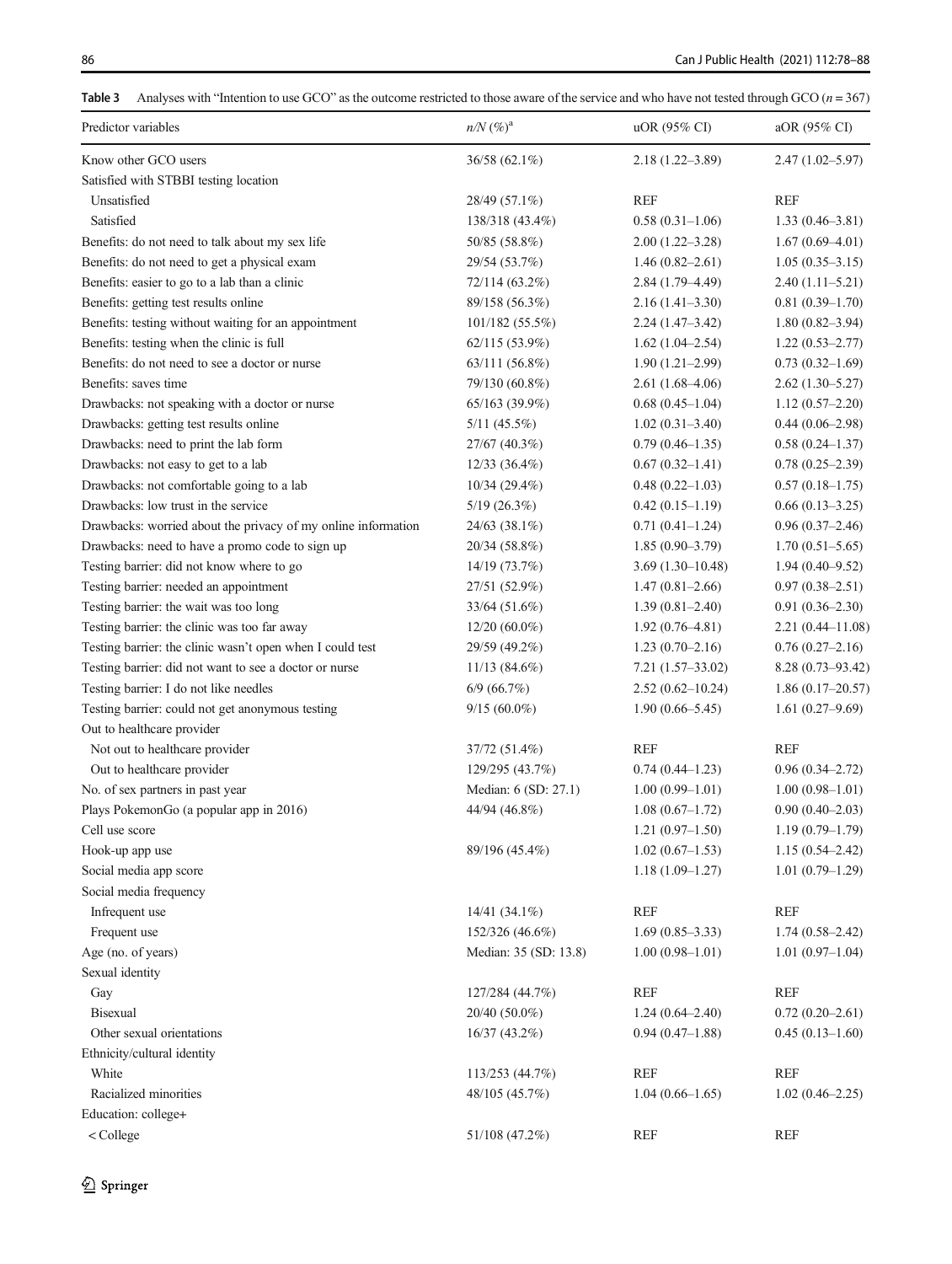#### <span id="page-9-0"></span>Table 3 (continued)

| Predictor variables         | $n/N$ $(\%)^a$  | $uOR$ (95% CI)      | aOR (95% CI)        |
|-----------------------------|-----------------|---------------------|---------------------|
| Collectef                   | 115/259 (44.4%) | $0.89(0.57-1.40)$   | $1.02(0.52 - 1.99)$ |
| Relationship status         |                 |                     |                     |
| Single                      | 184/354 (52.0%) | <b>REF</b>          | <b>REF</b>          |
| Partnered with a man        | 142/354 (40.1%) | $1.08(0.49 - 2.40)$ | $0.62(0.31-1.23)$   |
| Partnered with a woman      | 28/354 (7.9%)   | $0.80(0.35-1.80)$   | $0.63(0.13-3.08)$   |
| Survey recruitment location |                 |                     |                     |
| Community venues            | 43/86 (50.0%)   | <b>REF</b>          | <b>REF</b>          |
| <b>HIM</b> clinics          | 45/105 (42.9%)  | $0.75(0.42 - 1.33)$ | $1.02(0.43 - 2.42)$ |
| Online                      | 78/176 (44.3%)  | $0.80(0.48-1.34)$   | $0.65(0.28-1.50)$   |

 $n/N$  = number who intend to use/number who do and do not intend to use

other than GBMSM. Finally, we recognize that there is a paucity of research on the health system impacts of online testing services that are also worthy of attention, including how these are integrated with and affect face-to-face testing services, and their cost-effectiveness.

Funding information Funding for this study was provided by the Canadian Institutes of Health Research (PHE-318068). NJL is supported by a Michael Smith Foundation for Health Research Scholar Award (no. 16863). DG is a Canada Research Chair in Sexual and Gender Minority Health and is also supported by an Early Researcher Award from the Ontario Ministry of Research, Innovation and Science. KCT is supported by a Canadian Institutes of Health Research Fellowship award.

### Compliance with ethical standards

Conflict of interest The authors declare that they have no conflict of interest.

Open Access This article is licensed under a Creative Commons Attribution 4.0 International License, which permits use, sharing, adaptation, distribution and reproduction in any medium or format, as long as you give appropriate credit to the original author(s) and the source, provide a link to the Creative Commons licence, and indicate if changes were made. The images or other third party material in this article are included in the article's Creative Commons licence, unless indicated otherwise in a credit line to the material. If material is not included in the article's Creative Commons licence and your intended use is not permitted by statutory regulation or exceeds the permitted use, you will need to obtain permission directly from the copyright holder. To view a copy of this licence, visit <http://creativecommons.org/licenses/by/4.0/>.

# References

- Berwick, D. M. (2003). Disseminating innovations in health care. JAMA, 289(15), 1969–1975.
- British Columbia Centre for Disease Control. (2018a). HIV in British Columbia: annual surveillance report 2016. [http://www.bccdc.ca/](http://creativecommons.org/licenses/by/4.0/) [resource-gallery/Documents/Statistics%20and%20Research/](http://creativecommons.org/licenses/by/4.0/)

[Statistics%20and%20Reports/STI/HIV\\_Annual\\_Report\\_2016.pdf](http://creativecommons.org/licenses/by/4.0/). Accessed January 19, 2019.

- British Columbia Centre for Disease Control. (2018b). STI in British Columbia: annual surveillance report 2016. [http://www.bccdc.ca/](http://creativecommons.org/licenses/by/4.0/) [resource-gallery/Documents/Statistics%20and%20Research/](http://creativecommons.org/licenses/by/4.0/) [Statistics%20and%20Reports/STI/STI\\_Annual\\_Report\\_2016.pdf](http://creativecommons.org/licenses/by/4.0/). Accessed January 19, 2019.
- Chai, S. J., Aumakhan, B., Barnes, M., Jett-Goheen, M., Quinn, N., Agreda, P., et al. (2010). Internet-based screening for sexually transmitted infections to reach nonclinic populations in the community: risk factors for infection in men. Sexually Transmitted Diseases, 37(12), 756–763.
- Gaydos, C. A., Dwyer, K., Barnes, M., Rizzo-Price, P. A., Wood, B. J., Flemming, T., et al. (2006). Internet-based screening for chlamydia trachomatis to reach non-clinic populations with mailed selfadministered vaginal swabs. Sexually Transmitted Diseases, 33(7), 451–457.
- Gibbs, J., Aicken, C. R., Sutcliffe, L. J., Gkatzidou, V., Tickle, L. J., Hone, K., et al. (2018). Mixed-methods evaluation of a novel online STI results service. Sexually Transmitted Infections, 94(8), 622– 624.
- Gilbert, M., Hottes, T. S., Kerr, T., Taylor, D., Fairley, C. K., Lester, R., et al. (2013). Factors associated with intention to use internet-based testing for sexually transmitted infections among men who have sex with men. Journal of Medical Internet Research, 15(11), e254.
- Gilbert, M., Haag, D., Hottes, T. S., Bondyra, M., Elliot, E., Chabot, C., et al. (2016). Get checked… where? The development of a comprehensive, integrated internet-based testing program for sexually transmitted and blood-borne infections in British Columbia, Canada. JMIR Research Protocols, 5(3), e186.
- Gilbert, M., Salway, T., Haag, D., Kwag, M., Edward, J., Bondyra, M., et al. (2019). Assessing the impact of a social marketing campaign on program outcomes for users of an internet-based testing service for sexually transmitted and blood-borne infections: observational study. Journal of Medical Internet Research, 21(1), e11291.
- Greenland, K. E., Op de Coul, E. L. M., van Bergen, J. E. A. M., Brouwers, E. E. H. G., Fennema, H. J. S. A., Götz, H. M., et al. (2011). Acceptability of the internet-based chlamydia screening implementation in the Netherlands and insights into nonresponse. Sexually Transmitted Diseases, 38(6), 467–474.
- Hartman, J. E. (2011). Finding a needle in a haystack: methods for sampling in the bisexual community. Journal of Bisexuality, 11(1), 64– 74.
- Hottes, T. S., Farrell, J., Bondyra, M., Haag, D., Shoveller, J., & Gilbert, M. (2012). Internet-based HIV and sexually transmitted infection testing in British Columbia, Canada: opinions and expectations of